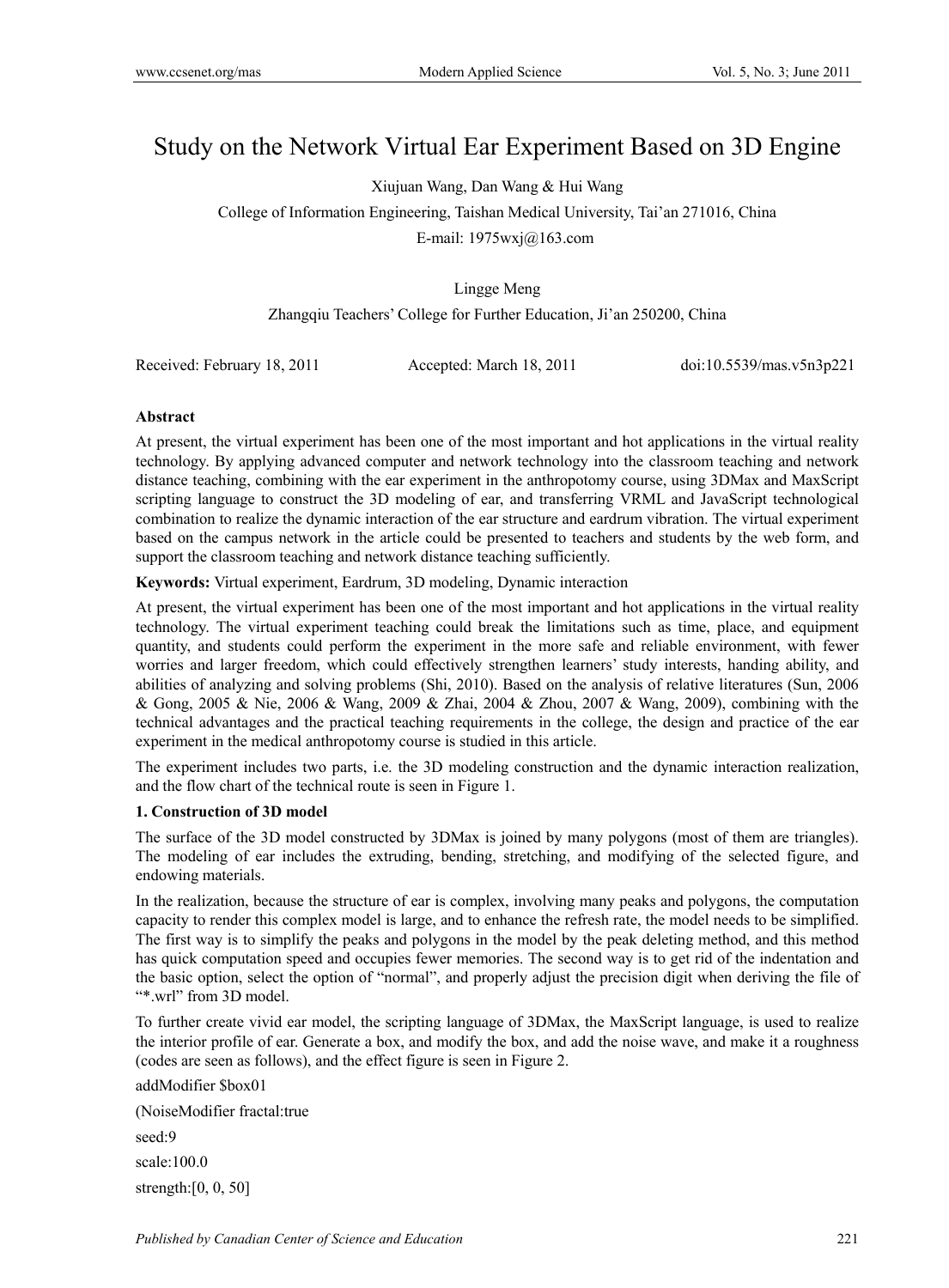# )

#### **2. Dynamic interaction realization of the virtual scene**

Dynamic interaction is the soul of the virtual laboratory. In the experiment of eardrum vibration, the high-effective interaction between user and figure interface includes (1) user touches the sound source to emit sound wave, (2) the sound wave vibrate the eardrum, (3) the sound wave strength increases to break the eardrum. The technical difficulties in the realization will be concretely introduced as follows.

#### *2.1 User touches the sound source to emit sound wave*

Three parameters in the visual sources of the Sound node in VRML are set up to offer the sound source, i.e. url (set up the linkage address of the sound source), startTime (set up the sounding time of the sound source is -1, and -1 denotes that the sound source is silent when the interface is opened, and user could control the begin time of the sound source), and loop (set up whether the sound is cycle).

Add a touch sensor to receive the state that user triggers the event for the node of "Sound", and transfer the JaveScript to respond the state that user triggers the event.

#### *2.2 Sound vibrate the eardrum*

How to make sound vibrate the eardrum? It is hard to realize, but the sound source could control the vibration of eardrum, and the essential is to use the touch sensor to control the sounding and vibrating at the same time, and the sound source will be the switch to control these two actions, and for users, the effects are same. Method 1: Use 3DMax to make the vibration effect of eardrum, and derive the effect to VRML, and set up the start parameter "startTime" is -1. But this method is hard to control the vibration frequency of eardrum, and the vibration frequency will change with the change of the sound wave frequency. Method 2: In VRML, the sine function " $sin(x)$ " in the Math function could realize this function. In VRML, there are three parameters in the translation field, i.e. x, y, z, and they respectively denote the coordinates of x axis, y axis, and z axis of the object. To realize the changeable vibration frequency of eardrum, the coordinates of the y axis and z axis should be fixed, and the coordinate of the x axis could be set up as "Math. $sin(x)$ ".

DEF vibrate Script {

```
 eventIn SFRotation control 
      eventIn SFTime timer 
      eventOut SFVec3f translation 
      field SFFloat frequecy 0 
      field SFTime t0 0 
      field SFTime t_before 0 
      field SFTime xiangwei 0 
      field SFTime xiangwei_before 0 
      url "javascript: 
      function control (value){ 
           frequecy=value[3]; 
     t_before=t0; \# record the running state of eardrum at the previous moment
           xiangwei_before=xiangwei; 
      } 
     function timer(t)\{ xiangwei=frequecy*(t-t_before)+xiangwei_before; 
          t0=t;
          var x=0.04*Math.sin(xiangwei*20)+0.793793; # change the vibration frequency of eardrum by
time 
           translation=new SFVec3f(x,0.0967405,0.138067); 
      }"
```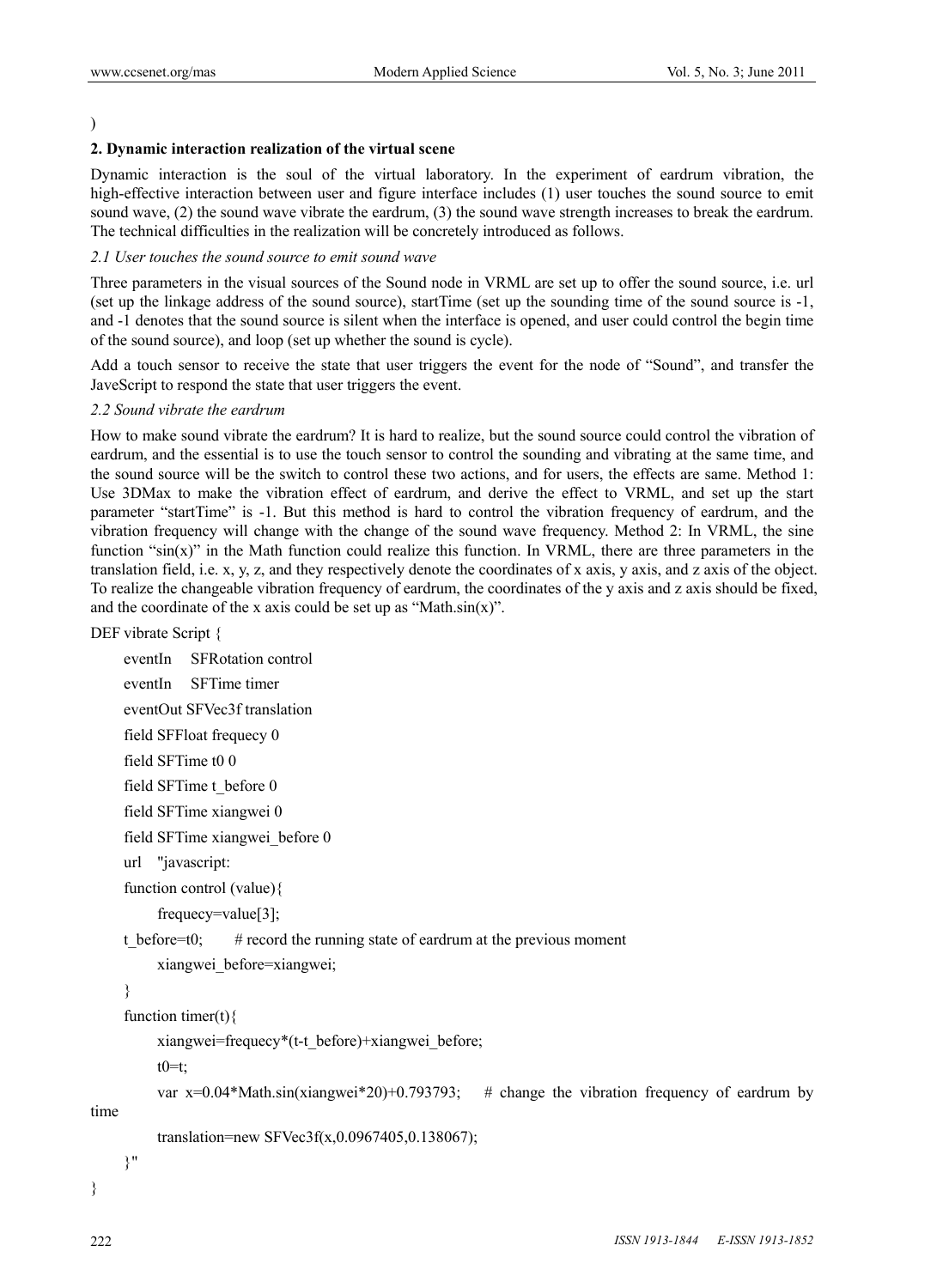## *2.3 Increase the sound wave strength to break the eardrum*

This is the most difficult part in the experiment realization. In VRML, the key to write the codes to generate vivid breaking effect is to transfer the coordinate interpolator and the scalar interpolator, and change the coordinate of the object with the time, combining with the time sensor.

DEF Destory CoordinateInterpolator {

key [ ....] keyValue [ ....] } DEF Destory ScalarInterpolator {  $key$  [ ....] keyValue [ ....] }

But this method is hard to control because of complex writing and difficulty, so the feasible way is to derive the file of "\*.wrl" to the VRML after making the eardrum breaking cartoon by 3DMax.

The next step is to judge whether the field of "intesity" of the node of "sound" achieve the maximum 1.0, i.e. if  $(intensity=1.0)$  {start = run;}", the action begins to perform, and the eardrum break. If the "loop" is set up as "FALSE", the action is not cycle, and then the program adjusts the size of sound, and the eardrum doesn't vibrate.

# **3. Conclusions**

The research in this article is the virtual experiment of pure software based on the campus network. This experiment is realized by depending on many technologies such as 3DMax, VRML, and JavaScript, and presents the result to teachers and students by the web form, and it could effectively support the classroom teaching and the network distance teaching. In the design and realization of the experiment, the experts of anatomy instruct the experiment for the correct direction in knowledge, and the constructivism and the distance teaching interaction theory guarantee the maximum teaching effect of virtual experiment.

## **References**

Gong, Chenglong, Feng, Yuan & Wang, Jingzhuo. (2005). The Design and Management of an Online Laboratory for Electronics and Engineering. *Distance Education in China.* No.3.

Nie, Bin & Zeng, Zhaofang. (2006). Construction of Virtual Medical Laboratory Based on Virtual Reality Technology. *Northwest Medical Education.* No.1.

Shi, Lei, Hao, Tinglei & Lin, Zhuying. (2010). A Study of Interaction Model in Virtual Laboratory Powered by 3D Engine. *Distance Education in China.* No.8.

Sun, Junfeng, You, Yunhua & Lu, Jie et al. (2006). Application of VRML in Animal Dissection Virtual Experiment. *Computer Engineering and Design.* No.11.

Wang, Rongzhi & Xin, Rihua. (2009). Interaction Design on Interface of Web-based Virtual Experiment. *Research and Exploration in Laboratory.* No.2.

Wang, Xiujuan. (2009). Study on the Medical Virtual Laboratory Based on the Campus Network. *China Science and Technology Information.* No.11.

Zhai, Xufeng, Zhu, Yingjie & Pan, Zhigeng. (2004). 3DX Max Modeling and Its Application in Virtual Reality. *Computer Simulation.* No.21(4).

Zhou, Bo, Wen, Min & Li, Hongwei et al. (2007). Experiences of Using the Virtual Reality Technolgoy to Make the Teaching Courseware of Anatomy. *Chinese Journal of Anatomy.* No.5.